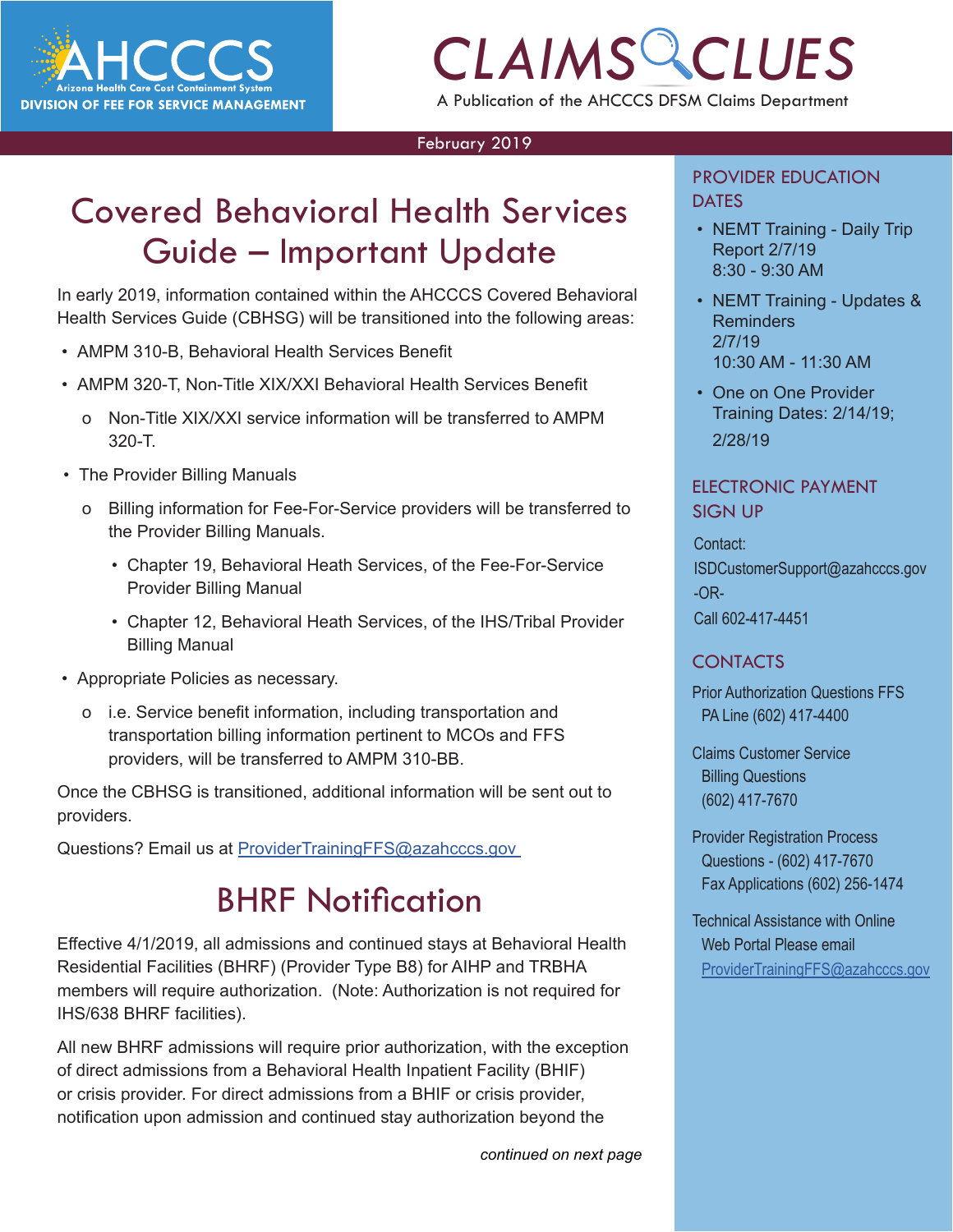## *CLAIMS CLUES* <sup>2</sup>

### BHRF Notification continued

initial 5 days will be required. For members currently in a BHRF, the facility must submit an authorization request to get the continued stay authorized by 5/31/2019.

Criteria for admission and continued stay will be detailed in the new AMPM Policy 320-V – Behavioral Health Residential Facilities. Specific authorization submission and documentation procedures will be available on the [FFS web page](https://www.azahcccs.gov/AmericanIndians/HealthPlans/FeeForService/healthplans.html) on the AHCCCS web site. Please look for upcoming notifications on training [opportunities t](https://www.azahcccs.gov/Resources/Training/DFSM_Training.html)hat will be available on the FFS web page.

### QMB Only, QMB Dual, and Non-QMB Dual Member Copays

The Fee-For-Service and IHS/Tribal Provider Billing Manuals have been updated with the following clarification regarding copays for QMB Only, QMB Dual Members. and Non-QMB Dual Members.

**QMB Only** – AHCCCS can reimburse the provider for the Medicare deductible, coinsurance, and copay.

**QMB Dual** –Per A.A.C. R9-29-302:

- 1. AHCCCS will pay the following costs for FFS members when the services are received from an AHCCCS registered provider *and* the service is covered:
	- a) By Medicare only, then AHCCCS pays only the Medicare deductible/coinsurance/copay;
	- b) By Medicaid only, then AHCCCS pays the FFS rate; or
	- c) By both Medicare and Medicaid, then AHCCCS pays the Medicare deductible/ coinsurance/copay.

2. When services are received from a nonregistered provider and the service is covered, then AHCCCS does *not* pay the Medicare deductible/coinsurance/copay.

**Non-QMB Dual** – Per A.A.C. R9-29-303:

- 1. AHCCCS will pay the following costs for FFS members when services are received from an AHCCCS registered provider *and* the service is covered:
- a) By Medicare only, then AHCCCS shall *not* pay the Medicare deductible or coinsurance or copay;
	- b) By Medicaid only, then AHCCCS pays the FFS rate; or
	- c) By both Medicare and Medicaid, then AHCCCS pays the Medicare deductible, coinsurance or copay.
- 2. When services are received from a nonregistered provider and the service is covered, then AHCCCS does *not* pay the Medicare deductible/coinsurance/copay.